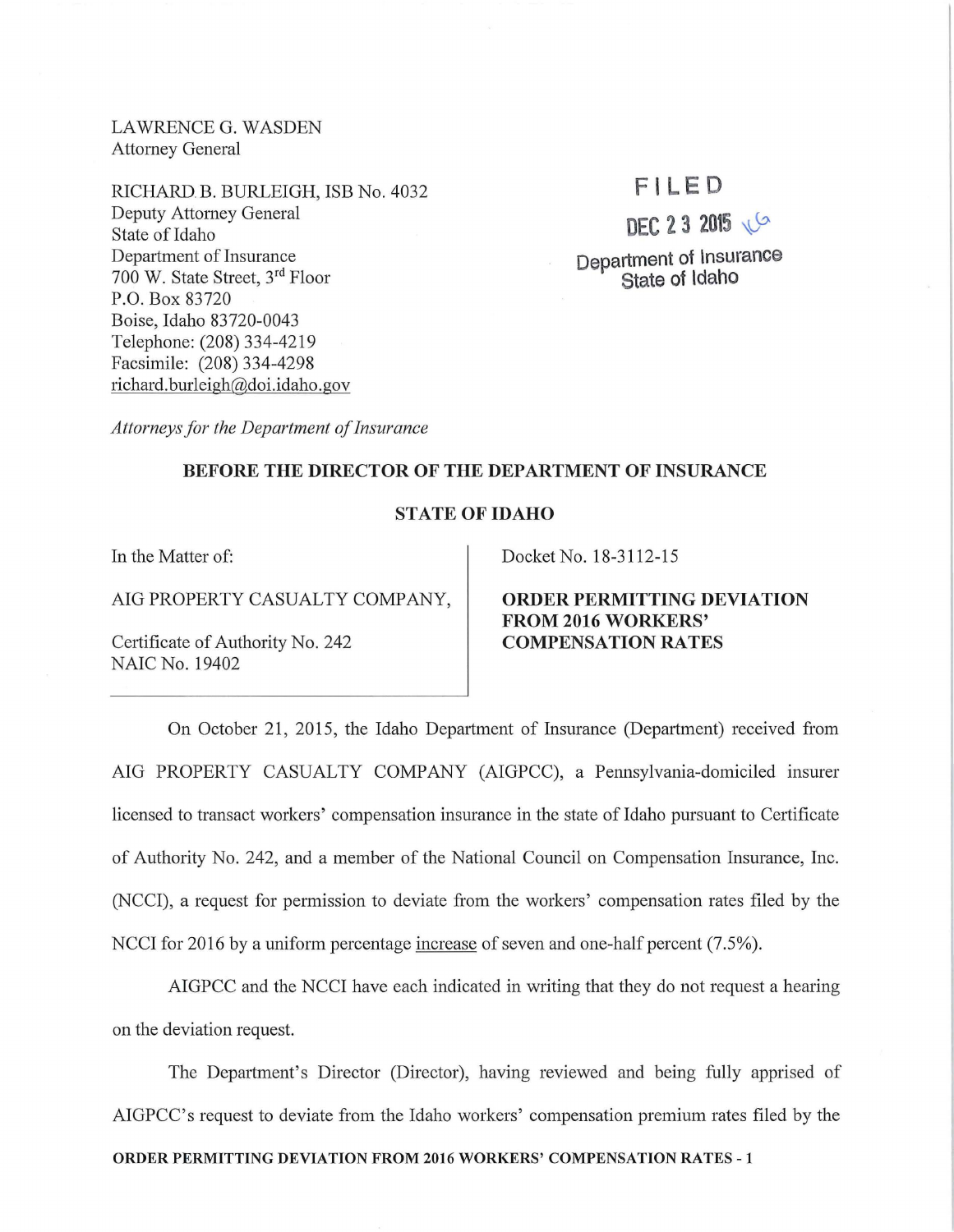NCCI for 2016, and the requirements of Idaho Code  $\S$  41-1614, has determined that the requested rate deviation is justified.

NOW, THEREFORE, IT IS HEREBY ORDERED, pursuant to Idaho Code§ 41-1614, that AIGPCC's request to deviate by a uniform percentage increase of seven and one-half percent (7.5%) from the workers' compensation rates filed by the NCCI for 2016, exclusive of terrorism rates, is GRANTED. This deviation from the Idaho workers' compensation premium rates filed by the NCCI for 2016 shall take effect on January 1, 2016, and shall remain in effect **For one year from that date unless terminated sooner with the approval of the Director.**<br>DATED this **2.3** day of November, 2015.

STATE OF IDAHO DEPARTMENT OF INSURANCE

*<J*  Bauer or

DEAN L. CAMERON Director